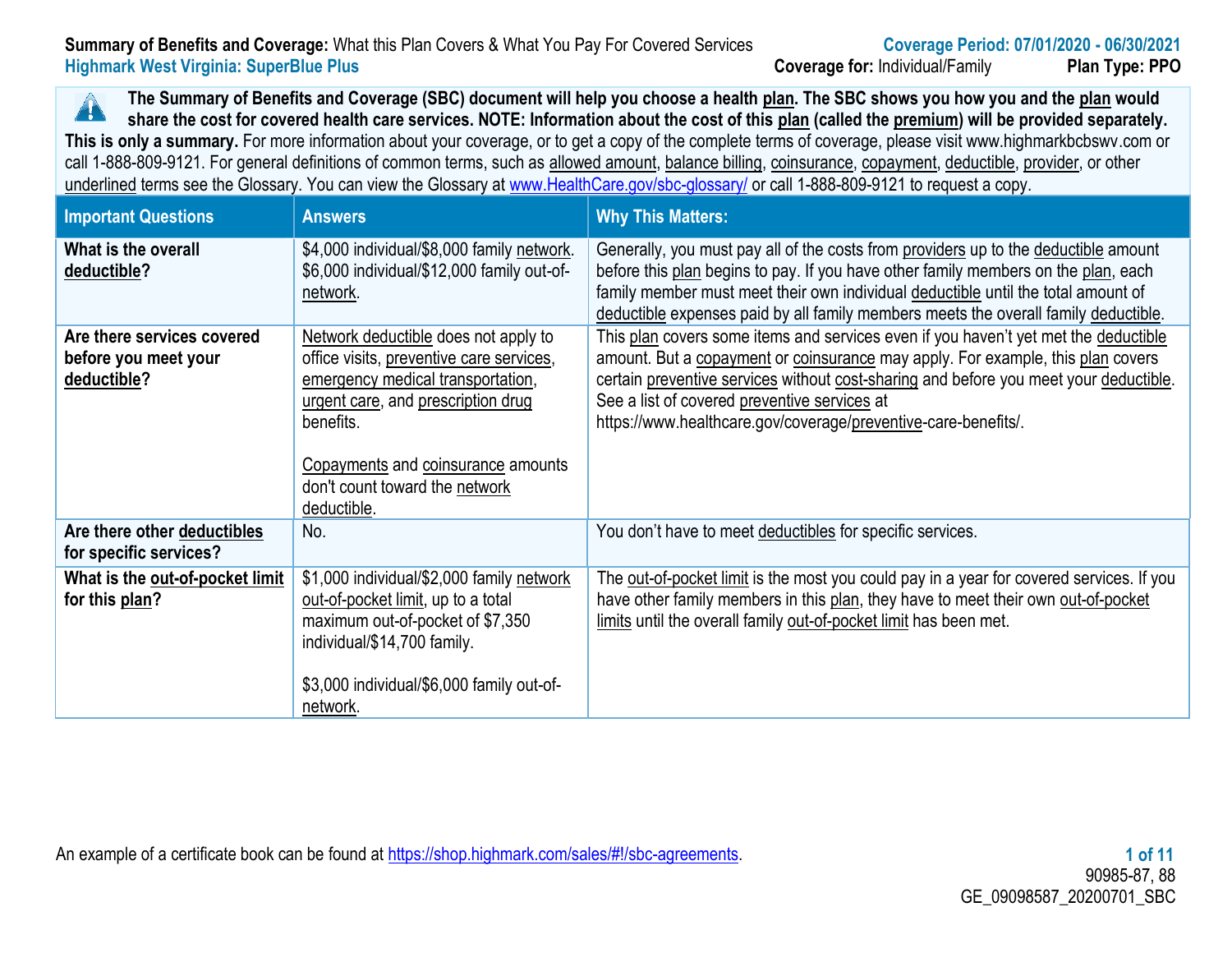| What is not included in the<br>out-of-pocket limit? | Network: Premiums, balance-billed<br>charges, and health care this plan<br>doesn't cover do not apply to your total<br>maximum out-of-pocket.<br>Out-of-network: Copayments,<br>deductibles, premiums, balance-billed<br>charges, prescription drug expenses,<br>and health care this plan doesn't cover. | Even though you pay these expenses, they don't count toward the out-of-pocket limit.                                                                                                                                                                                                                                                                                                                                                                                               |
|-----------------------------------------------------|-----------------------------------------------------------------------------------------------------------------------------------------------------------------------------------------------------------------------------------------------------------------------------------------------------------|------------------------------------------------------------------------------------------------------------------------------------------------------------------------------------------------------------------------------------------------------------------------------------------------------------------------------------------------------------------------------------------------------------------------------------------------------------------------------------|
| Will you pay less if you<br>use a network provider? | Yes. For a list of network providers, see<br>www.highmarkbcbswv.com or call<br>1-888-809-9121.                                                                                                                                                                                                            | This plan uses a provider network. You will pay less if you use a provider in the plan's<br>network. You will pay the most if you use an out-of-network provider, and you might<br>receive a bill from a provider for the difference between the provider's charge and<br>what your plan pays (balance billing).<br>Be aware your network provider might use an out-of-network provider for some<br>services (such as lab work). Check with your provider before you get services. |
| Do I need a referral to see a<br>specialist?        | No.                                                                                                                                                                                                                                                                                                       | You can see the specialist you choose without a referral.                                                                                                                                                                                                                                                                                                                                                                                                                          |



All **copayment** and **coinsurance** costs shown in this chart are after your overall **deductible** has been met, if a deductible applies.

| <b>Common Medical</b><br>Event                               | <b>Services You May Need</b>                                                                                   | <b>Network Provider</b><br>(You will pay the<br>least)                               | <b>What You Will Pay</b><br><b>Out-of-Network</b><br><b>Provider (You will</b><br>pay the most)                                              | <b>Limitations, Exceptions, and Other</b><br><b>Important Information</b>                                                                                                                                                                                                                                   |
|--------------------------------------------------------------|----------------------------------------------------------------------------------------------------------------|--------------------------------------------------------------------------------------|----------------------------------------------------------------------------------------------------------------------------------------------|-------------------------------------------------------------------------------------------------------------------------------------------------------------------------------------------------------------------------------------------------------------------------------------------------------------|
| If you visit a health<br>care provider's<br>office or clinic | Primary care visit to treat an injury or illness<br>Specialist visit<br>Preventive care/Screening/Immunization | \$25 copay/visit<br>\$35 copay/visit<br>No charge for<br>preventive care<br>services | 20% coinsurance<br>after \$25 copay/visit<br>20% coinsurance<br>after \$35 copay/visit<br>20% coinsurance for<br>preventive care<br>services | Out-of-network office visit: Not subject to<br>deductible.<br>You may have to pay for services that<br>aren't preventive. Ask your provider if<br>the services needed are preventive.<br>Then check what your plan will pay for.<br>Please refer to your preventive schedule<br>for additional information. |
| If you have a test                                           | Diagnostic test (x-ray, blood work)                                                                            | No charge                                                                            | 20% coinsurance                                                                                                                              | Precertification may be required.                                                                                                                                                                                                                                                                           |
|                                                              | Imaging (CT/PET scans, MRIs)                                                                                   | No charge                                                                            | 20% coinsurance                                                                                                                              | Precertification may be required.                                                                                                                                                                                                                                                                           |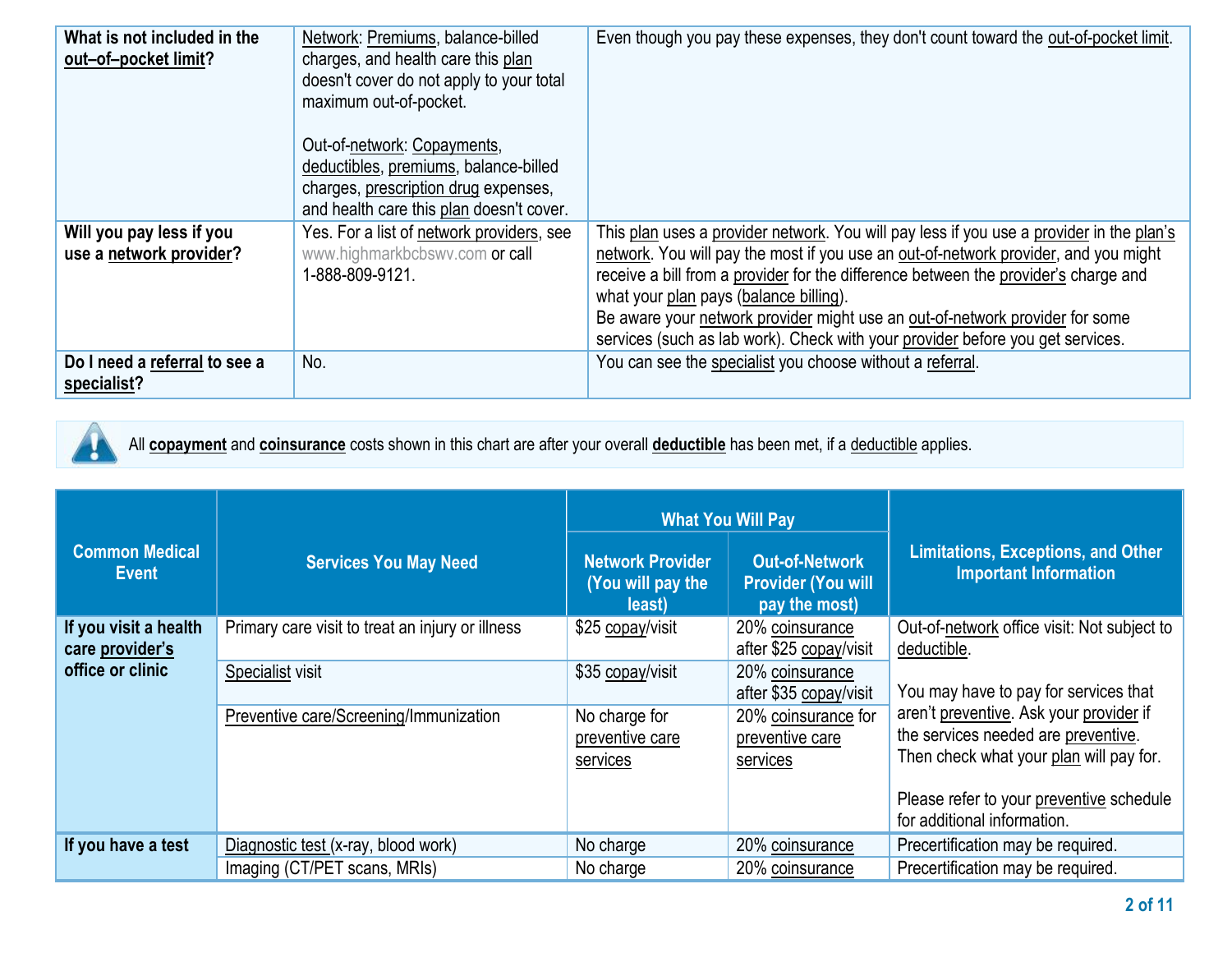|                                                                            |                                                | <b>What You Will Pay</b>                               |                                                                     |                                                                                                                   |
|----------------------------------------------------------------------------|------------------------------------------------|--------------------------------------------------------|---------------------------------------------------------------------|-------------------------------------------------------------------------------------------------------------------|
| <b>Common Medical</b><br><b>Event</b>                                      | <b>Services You May Need</b>                   | <b>Network Provider</b><br>(You will pay the<br>least) | <b>Out-of-Network</b><br><b>Provider (You will</b><br>pay the most) | <b>Limitations, Exceptions, and Other</b><br><b>Important Information</b>                                         |
| If you need drugs<br>to treat your illness<br>or condition                 | Generic drugs                                  | \$10 copay<br>(retail)<br>\$25 copay<br>(mail order)   | Not covered                                                         | Up to 34-day supply retail pharmacy.<br>Up to 90-day supply maintenance<br>prescription drugs through mail order. |
| More information<br>about prescription<br>drug coverage is<br>available at | <b>Formulary Brand drugs</b>                   | \$20 copay<br>(retail)<br>$$50$ copay<br>(mail order)  | Not covered                                                         | This plan uses a Comprehensive<br>Formulary.                                                                      |
| 1-888-809-9121.                                                            | Non-Formulary Brand drugs                      | $$40$ copay<br>(retail)<br>\$90 copay<br>(mail order)  | Not covered                                                         |                                                                                                                   |
| If you have                                                                | Facility fee (e.g., ambulatory surgery center) | No charge                                              | 20% coinsurance                                                     | Precertification may be required.                                                                                 |
| outpatient surgery                                                         | Physician/surgeon fees                         | No charge                                              | 20% coinsurance                                                     | Precertification may be required.                                                                                 |
| If you need<br>immediate medical                                           | <b>Emergency room care</b>                     | \$125 copay/visit                                      | \$125 copay/visit                                                   | Copay waived if admitted as an<br>inpatient.                                                                      |
| attention                                                                  | <b>Emergency medical transportation</b>        | No charge                                              | No charge                                                           | Out-of-network: Not subject to<br>deductible.                                                                     |
|                                                                            | Urgent care                                    | \$50 copay/visit                                       | 20% coinsurance<br>after \$50 copay/visit                           | Out-of-network: Not subject to<br>deductible.                                                                     |
| If you have a                                                              | Facility fee (e.g., hospital room)             | No charge                                              | 20% coinsurance                                                     | Precertification may be required.                                                                                 |
| hospital stay                                                              | Physician/surgeon fee                          | No charge                                              | 20% coinsurance                                                     | Precertification may be required.                                                                                 |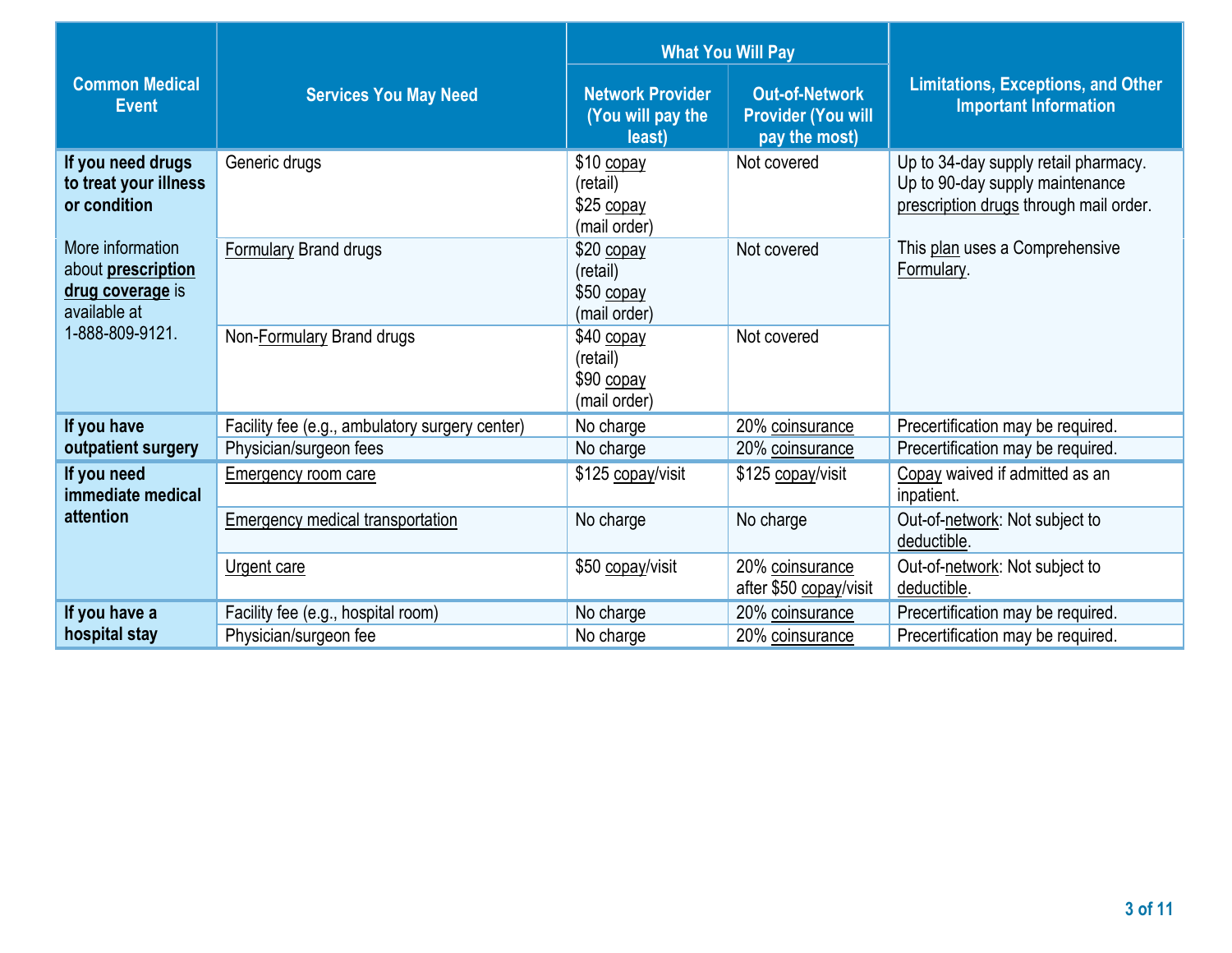|                                                              |                                           |                                                        | <b>What You Will Pay</b>                                            |                                                                                                                                                                            |  |
|--------------------------------------------------------------|-------------------------------------------|--------------------------------------------------------|---------------------------------------------------------------------|----------------------------------------------------------------------------------------------------------------------------------------------------------------------------|--|
| <b>Common Medical</b><br><b>Event</b>                        | <b>Services You May Need</b>              | <b>Network Provider</b><br>(You will pay the<br>least) | <b>Out-of-Network</b><br><b>Provider (You will</b><br>pay the most) | <b>Limitations, Exceptions, and Other</b><br><b>Important Information</b>                                                                                                  |  |
| If you have mental                                           | Outpatient services                       | No charge                                              | 20% coinsurance                                                     | Precertification may be required.                                                                                                                                          |  |
| health, behavioral<br>health, or<br>substance abuse<br>needs | Inpatient services                        | No charge after \$100<br>copay per admission           | 20% coinsurance<br>after \$100 copay per<br>admission after         | Precertification may be required.                                                                                                                                          |  |
| If you are pregnant                                          | Office visits                             | No charge                                              | 20% coinsurance                                                     | Cost sharing does not apply for<br>preventive services.<br>Depending on the type of services, a<br>copayment, coinsurance, or deductible<br>may apply.                     |  |
|                                                              | Childbirth/delivery professional services | No charge                                              | 20% coinsurance                                                     | Maternity care may include tests and<br>services described elsewhere in the<br>SBC (i.e. ultrasound.)<br>Network: The first visit to determine                             |  |
|                                                              | Childbirth/delivery facility services     | No charge                                              | 20% coinsurance                                                     | pregnancy is covered at no charge.<br>Please refer to the Women's Health<br><b>Preventive Schedule for additional</b><br>information.<br>Precertification may be required. |  |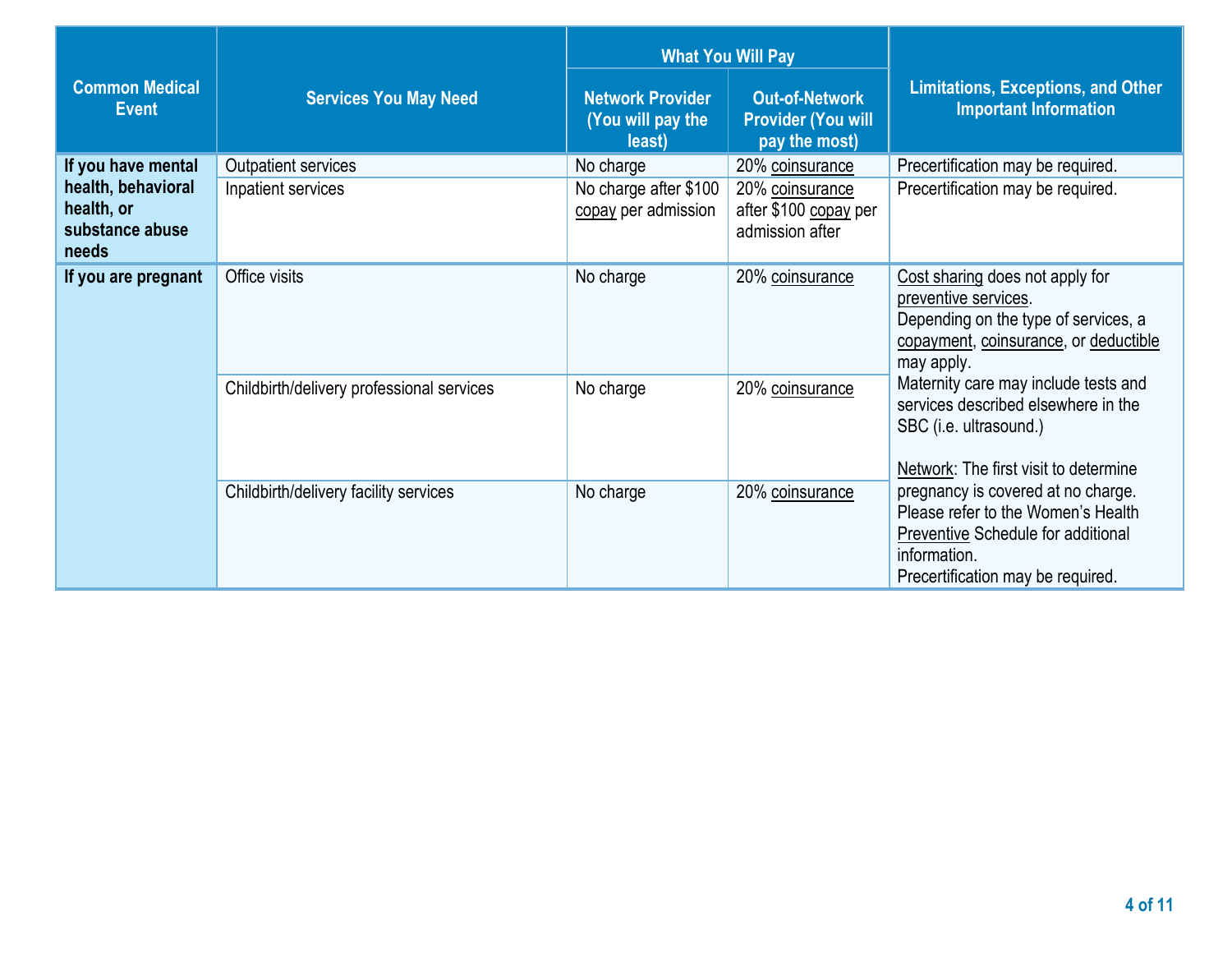|                                                                         |                                                   | <b>What You Will Pay</b>                                                                                                                                                                                                          |                                                                                                                                                                                                                                         |                                                                                                                                                                                                                                                                                                                                                                                                                                                             |
|-------------------------------------------------------------------------|---------------------------------------------------|-----------------------------------------------------------------------------------------------------------------------------------------------------------------------------------------------------------------------------------|-----------------------------------------------------------------------------------------------------------------------------------------------------------------------------------------------------------------------------------------|-------------------------------------------------------------------------------------------------------------------------------------------------------------------------------------------------------------------------------------------------------------------------------------------------------------------------------------------------------------------------------------------------------------------------------------------------------------|
| <b>Common Medical</b><br><b>Event</b>                                   | <b>Services You May Need</b>                      | <b>Network Provider</b><br>(You will pay the<br>least)                                                                                                                                                                            | <b>Out-of-Network</b><br><b>Provider (You will</b><br>pay the most)                                                                                                                                                                     | <b>Limitations, Exceptions, and Other</b><br><b>Important Information</b>                                                                                                                                                                                                                                                                                                                                                                                   |
| If you need help<br>recovering or have<br>other special health<br>needs | Home health care                                  | No charge                                                                                                                                                                                                                         | 20% coinsurance                                                                                                                                                                                                                         | Combined network and out-of-network:<br>100 visits per benefit period, combined<br>with visiting nurse.<br>Precertification may be required.                                                                                                                                                                                                                                                                                                                |
|                                                                         | <b>Rehabilitation services</b>                    | 20% coinsurance<br>for physical medicine<br>and occupational<br>therapy for other<br>than chronic pain.<br><b>Primary Care Office</b><br>Visit Cost-sharing<br>will apply for chronic<br>pain.<br>No charge for<br>speech therapy | 20% coinsurance<br>for physical medicine<br>and occupational<br>therapy for other<br>than chronic pain.<br><b>Primary Care Office</b><br>Visit Cost-sharing<br>will apply for chronic<br>pain.<br>20% coinsurance for<br>speech therapy | Combined network and out-of-network:<br>30 physical medicine visits and 30<br>occupational therapy visits per benefit<br>period for other than chronic pain.<br>Combined network and out-of-network:<br>habilitation and rehabilitation services.<br>Combined network and out-of-<br>network: 30 combined physical medicine,<br>occupational therapy, and spinal<br>manipulation visits per event for chronic<br>pain.<br>Precertification may be required. |
|                                                                         | <b>Habilitation services</b>                      | 20% coinsurance<br>for physical medicine<br>and occupational<br>therapy for other<br>than chronic pain.<br><b>Primary Care Office</b><br>Visit Cost-sharing<br>will apply for chronic<br>pain.<br>No charge for<br>speech therapy | 20% coinsurance<br>for physical medicine<br>and occupational<br>therapy for other<br>than chronic pain.<br><b>Primary Care Office</b><br>Visit Cost-sharing<br>will apply for chronic<br>pain.<br>20% coinsurance for<br>speech therapy |                                                                                                                                                                                                                                                                                                                                                                                                                                                             |
|                                                                         | Skilled nursing care<br>Durable medical equipment | No charge                                                                                                                                                                                                                         | 20% coinsurance                                                                                                                                                                                                                         | Precertification may be required.<br>Precertification may be required.                                                                                                                                                                                                                                                                                                                                                                                      |
|                                                                         |                                                   | No charge                                                                                                                                                                                                                         | 20% coinsurance                                                                                                                                                                                                                         |                                                                                                                                                                                                                                                                                                                                                                                                                                                             |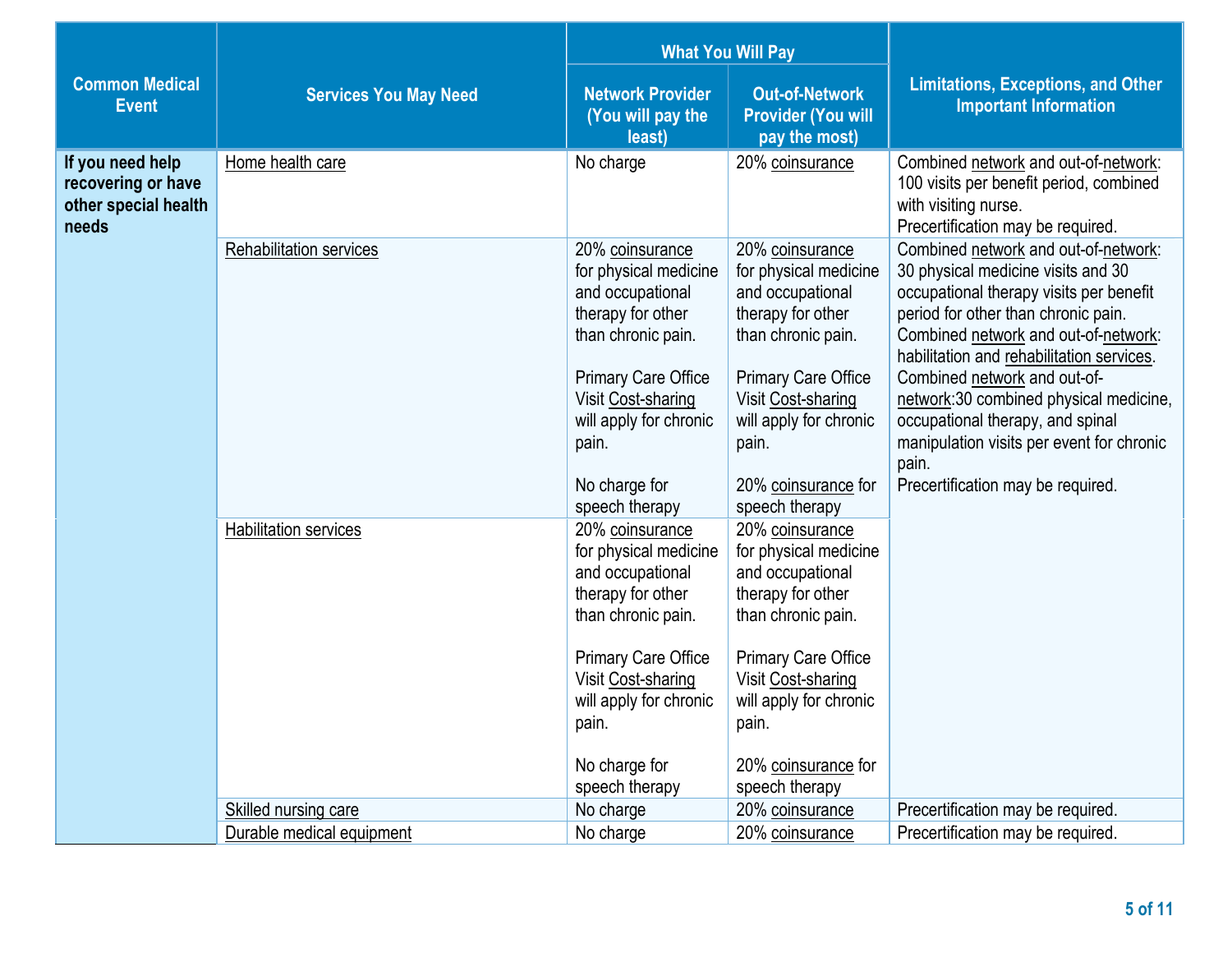| <b>Common Medical</b><br>Event | <b>Services You May Need</b> | Network Provider<br>(You will pay the<br>least) | <b>What You Will Pay</b><br><b>Out-of-Network</b><br><b>Provider (You will</b><br>pay the most) | <b>Limitations, Exceptions, and Other</b><br><b>Important Information</b> |
|--------------------------------|------------------------------|-------------------------------------------------|-------------------------------------------------------------------------------------------------|---------------------------------------------------------------------------|
|                                | Hospice service              | No charge after \$100<br>copay per admission    | 20% coinsurance<br>after \$100 copay per<br>admission after                                     | Precertification may be required.                                         |
| If your child needs            | Children's Eye exam          | Not covered                                     | Not covered                                                                                     | -none-                                                                    |
| dental or eye care             | <b>Children's Glasses</b>    | Not covered                                     | Not covered                                                                                     | -none-·                                                                   |
|                                | Children's Dental check-up   | Not covered                                     | Not covered                                                                                     | -none-                                                                    |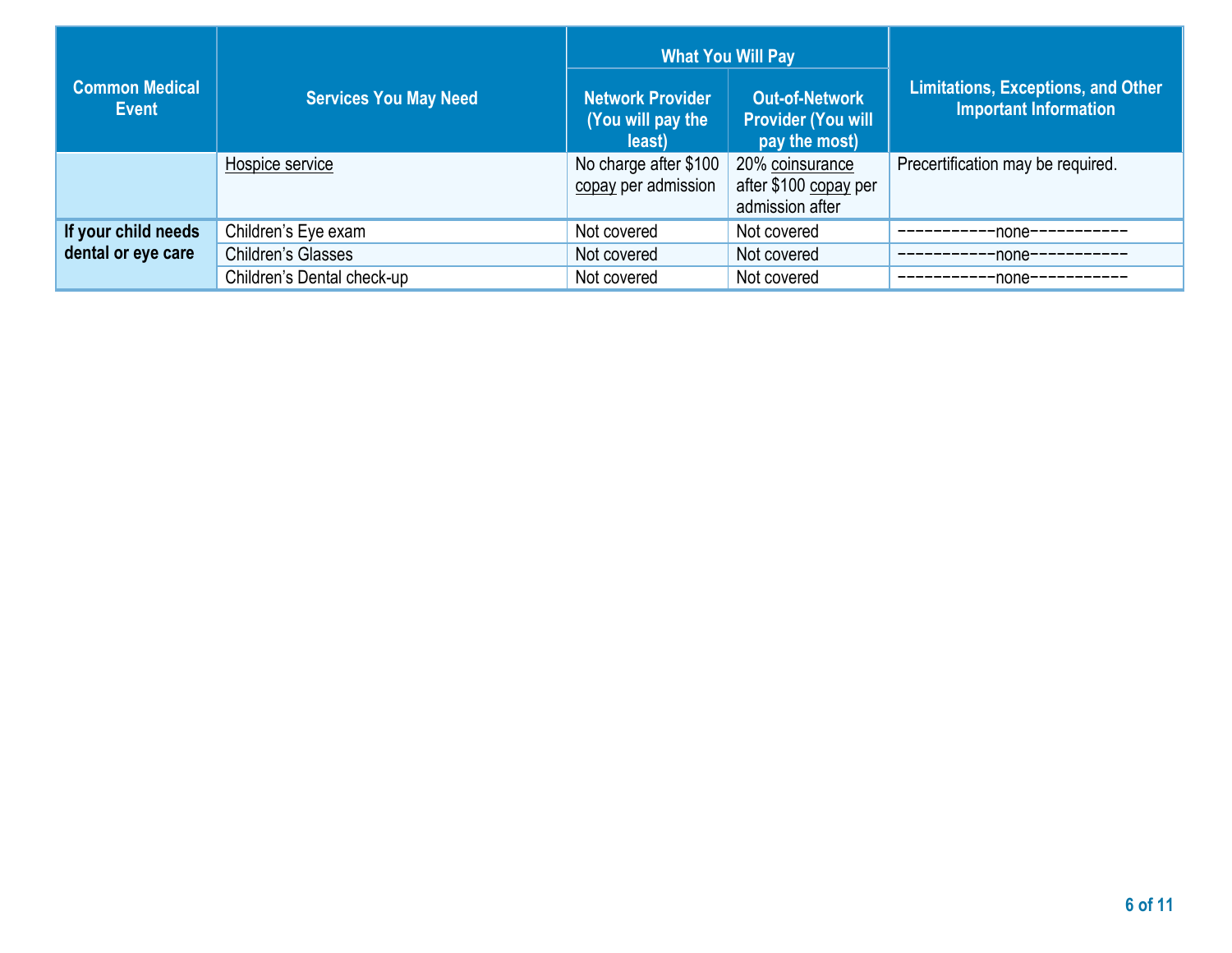# **Excluded Services & Other Covered Services:**

| Services Your Plan Generally Does NOT Cover (Check your policy or plan document for more information and a list of any other excluded services.) |  |                                                                         |  |                                                       |
|--------------------------------------------------------------------------------------------------------------------------------------------------|--|-------------------------------------------------------------------------|--|-------------------------------------------------------|
| Acupuncture                                                                                                                                      |  | Hearing aids                                                            |  | Routine foot care                                     |
| Cosmetic surgery                                                                                                                                 |  | Long-term care                                                          |  | Weight loss programs                                  |
| Dental care (Adult)                                                                                                                              |  | Routine eye care (Adult)                                                |  |                                                       |
| Other Covered Services (Limitations may apply to these services. This isn't a complete list. Please see your plan document.)                     |  |                                                                         |  |                                                       |
| Bariatric surgery                                                                                                                                |  | Coverage provided outside the United<br>States. See http://www.bcbs.com |  | Non-emergency care when traveling outside<br>the U.S. |
| Chiropractic care                                                                                                                                |  | Infertility treatment                                                   |  | Private-duty nursing                                  |

Your Rights to Continue Coverage: There are agencies that can help if you want to continue your coverage after it ends. The contact information for those agencies is: Department of Labor's Employee Benefits Security Administration at 1-866-444-EBSA (3272) o[r www.dol.gov/ebsa/healthreform,](http://www.dol.gov/ebsa/healthreform) or the Department of Health and Human Services, Center for Consumer Information and Insurance Oversight, at 1-877-267-2323 x61565 or [www.cciio.cms.gov.](http://www.cciio.cms.gov/) West Virginia Offices of the Insurance Commissioner at 1-888-879-9842. Other options to continue coverage are available to you too, including buying individual insurance coverage through the Health Insurance Marketplace. For more information about the Marketplace, visit [http://www.HealthCare.gov](http://www.healthcare.gov/) or call 1-800-318-2596.

Your Grievance and Appeals Rights: There are agencies that can help if you have a complaint against your plan for a denial of a claim. This complaint is called a grievance or appeal. For more information about your rights, look at the explanation of benefits you will receive for that medical claim. Your plan documents also provide complete information to submit a claim appeal or a grievance for any reason to your plan. For more information about your rights, this notice, or assistance, contact:

- Highmark West Virginia at 1-888-809-9121.
- The Department of Labor's Employee Benefits Security Administration at 1-866-444-EBSA (3272) o[r www.dol.gov/ebsa/healthreform.](http://www.dol.gov/ebsa/healthreform)
- Additionally, a consumer assistance program can help you file your appeal. Contact the West Virginia Offices of the Insurance Commissioner, Customer Service Division, 900 Pennsylvania Avenue, 7th Floor, Charleston, WV 25301 **(888) 879-9842** [http://www.wvinsurance.gov.](http://www.wvinsurance.gov/)

#### **Does this plan provide Minimum Essential Coverage? Yes**

If you don't have Minimum Essential Coverage for a month, you'll have to make a payment when you file your tax return unless you qualify for an exemption from the requirement that you have health coverage for that month.

#### **Does this plan meet the Minimum Value Standards? Yes**

If your plan doesn't meet the Minimum Value Standards, you may be eligible for a premium tax credit to help you pay for a plan through the Marketplace.

–––––––––––––––––*To see examples of how this plan might cover costs for a sample medical situation, see the next page.–––––––––––*–––––––––––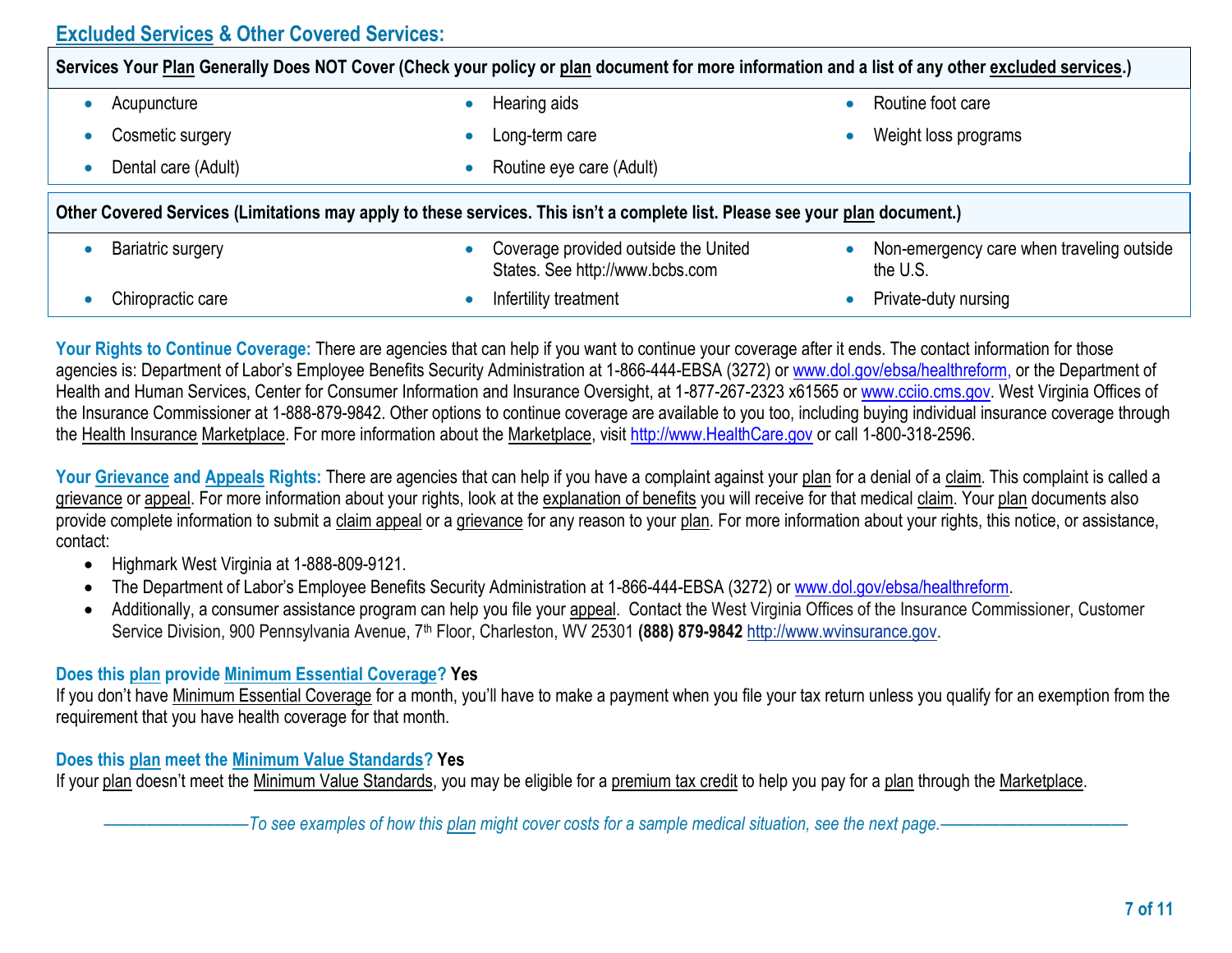## About these Coverage Examples:



**This is not a cost estimator.** Treatments shown are just examples of how this plan might cover medical care. Your actual costs will be different depending on the actual care you receive, the prices your providers charge, and many other factors. Focus on the cost sharing amounts (deductibles, copayments and coinsurance) and excluded services under the plan. Use this information to compare the portion of costs you might pay under different health plans. Please note these coverage examples are based on self-only coverage.

| Peg is Having a Baby'                        |
|----------------------------------------------|
| (9 months of in-network pre-natal care and a |
| hospital delivery)                           |
|                                              |

| The plan's overall deductible     | \$4,000 |
|-----------------------------------|---------|
| Specialist copayment              | \$35    |
| ■ Hospital (facility) coinsurance | $0\%$   |
| Other coinsurance                 | $0\%$   |

# **This EXAMPLE event includes services like:**

Specialist office visits (*prenatal care)*  Childbirth/Delivery Professional Services Childbirth/Delivery Facility Services Diagnostic tests (*ultrasounds and blood work)* Specialist visit *(anesthesia)*

| Total Example Cost              | \$12,800 |  |  |  |
|---------------------------------|----------|--|--|--|
| In this example, Peg would pay: |          |  |  |  |
| Cost Sharing                    |          |  |  |  |
| Deductibles                     | \$4,000  |  |  |  |
| Copayments                      | \$40     |  |  |  |
| Coinsurance                     | \$0      |  |  |  |
| <b>What isn't covered</b>       |          |  |  |  |
| Limits or exclusions            | \$0      |  |  |  |
| The total Peg would pay is      | \$4,040  |  |  |  |

### **Managing Joe's type 2 Diabetes** (a year of routine in-network care of a wellcontrolled condition)

■The plan's overall deductible Specialist copayment **Hospital (facility) coinsurance** ■Other coinsurance \$4,000 \$35 0% 0%

#### **This EXAMPLE event includes services like:**

Primary care physician office visits (*including disease education)* Diagnostic tests *(blood work)*  Prescription drugs Durable medical equipment *(glucose meter)*

| <b>Total Example Cost</b>       | \$7,400 |
|---------------------------------|---------|
| In this example, Joe would pay: |         |
|                                 |         |

| Cost Sharing               |         | Cost Sharing               |         | Cost Sharing               |         |
|----------------------------|---------|----------------------------|---------|----------------------------|---------|
| <b>Deductibles</b>         | \$4,000 | <b>Deductibles</b>         | \$2,300 | <b>Deductibles</b>         | \$900   |
| Copayments                 | \$40    | Copayments                 | \$800   | Copayments                 | \$200   |
| Coinsurance                | \$0     | Coinsurance                | \$0     | Coinsurance                | \$0     |
| What isn't covered         |         | What isn't covered         |         | What isn't covered         |         |
| Limits or exclusions       | \$0     | Limits or exclusions       | \$0     | Limits or exclusions       | \$0     |
| The total Peg would pay is | \$4,040 | The total Joe would pay is | \$3,100 | The total Mia would pay is | \$1,100 |
|                            |         |                            |         |                            |         |

# **Mia's Simple Fracture**

(in-network emergency room visit and follow up care)

| ■ The plan's overall deductible | \$4,000 |
|---------------------------------|---------|
| ■Specialist copayment           | \$35    |
| Hospital (facility) coinsurance | $0\%$   |
| Other coinsurance               | $0\%$   |

# **This EXAMPLE event includes services like:**

Emergency room care *(including medical supplies)*  Diagnostic test *(x-ray)* Durable medical equipment *(crutches)* Rehabilitation services *(physical therapy)*

| <b>Total Example Cost</b> | \$12,800 | <b>Total Example Cost</b> | \$7,400 | <b>Total Example Cost</b> | 1,900 |
|---------------------------|----------|---------------------------|---------|---------------------------|-------|

#### **In this example, Mia would pay:**

| <b>Cost Sharing</b>        |         |  |  |  |
|----------------------------|---------|--|--|--|
| <b>Deductibles</b>         | \$900   |  |  |  |
| Copayments                 | \$200   |  |  |  |
| Coinsurance                | \$0     |  |  |  |
| What isn't covered         |         |  |  |  |
| Limits or exclusions       | \$0     |  |  |  |
| The total Mia would pay is | \$1,100 |  |  |  |

Note: These numbers assume the patient does not participate in the plan's wellness program. If you participate in the plan's wellness program, you may be able to reduce your costs. For more information about the wellness program, please contact: 1-888-809-9121.

The plan would be responsible for the other costs of these EXAMPLE covered services.

Highmark Blue Cross Blue Shield West Virginia is an independent corporation operating under licenses from the Blue Cross and Blue Shield Association.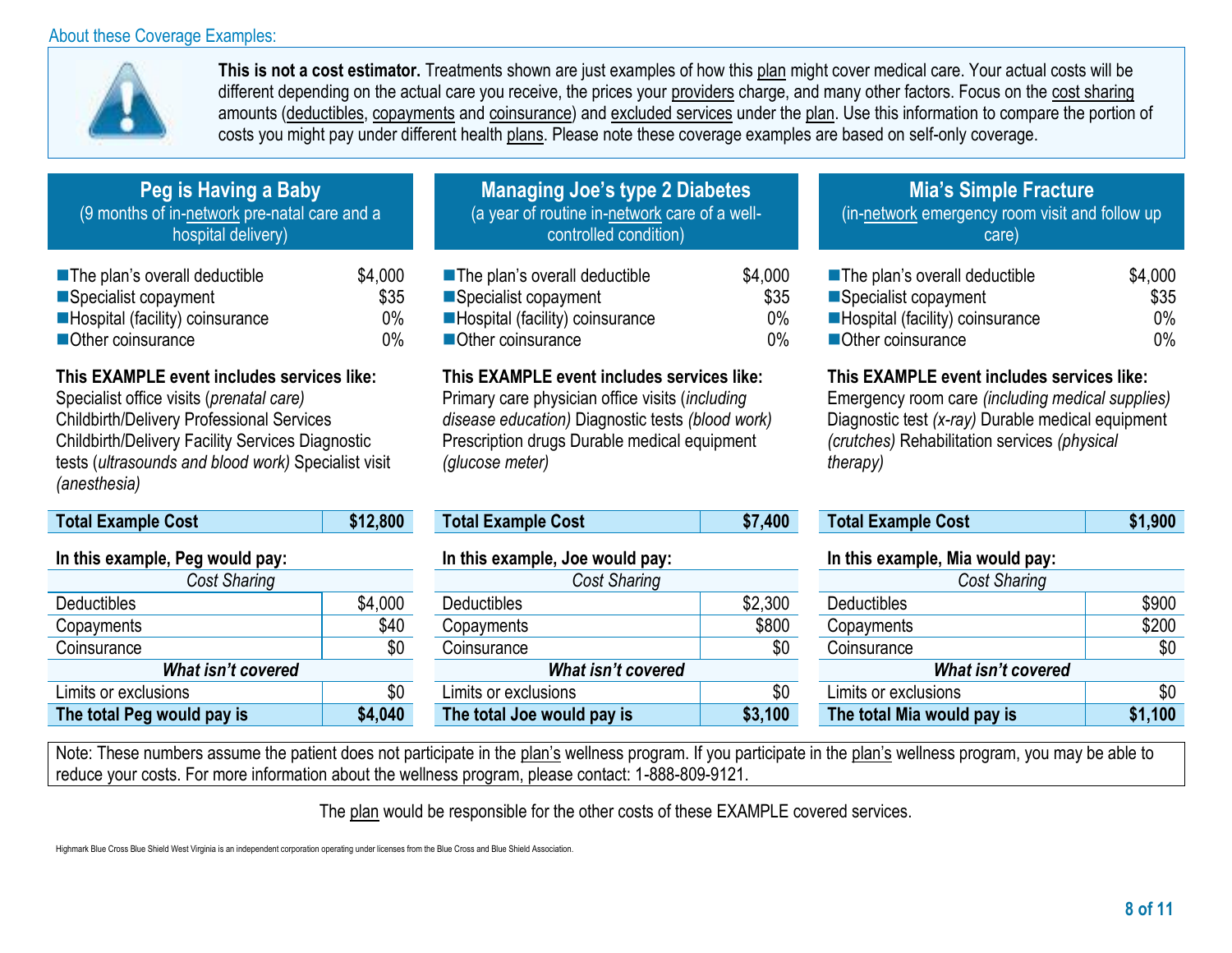Insurance or benefit administration may be provided by Highmark Blue Cross Blue Shield West Virginia which is an independent licensee of the Blue Cross and Blue Cross and Blue Shield Association. Health care plans are subj

To find more information about Highmark's benefits and operating procedures, such as accessing the drug formulary or using network providers, please go to DiscoverHighmark.com; or for a paper copy, call 1-855-873-4110.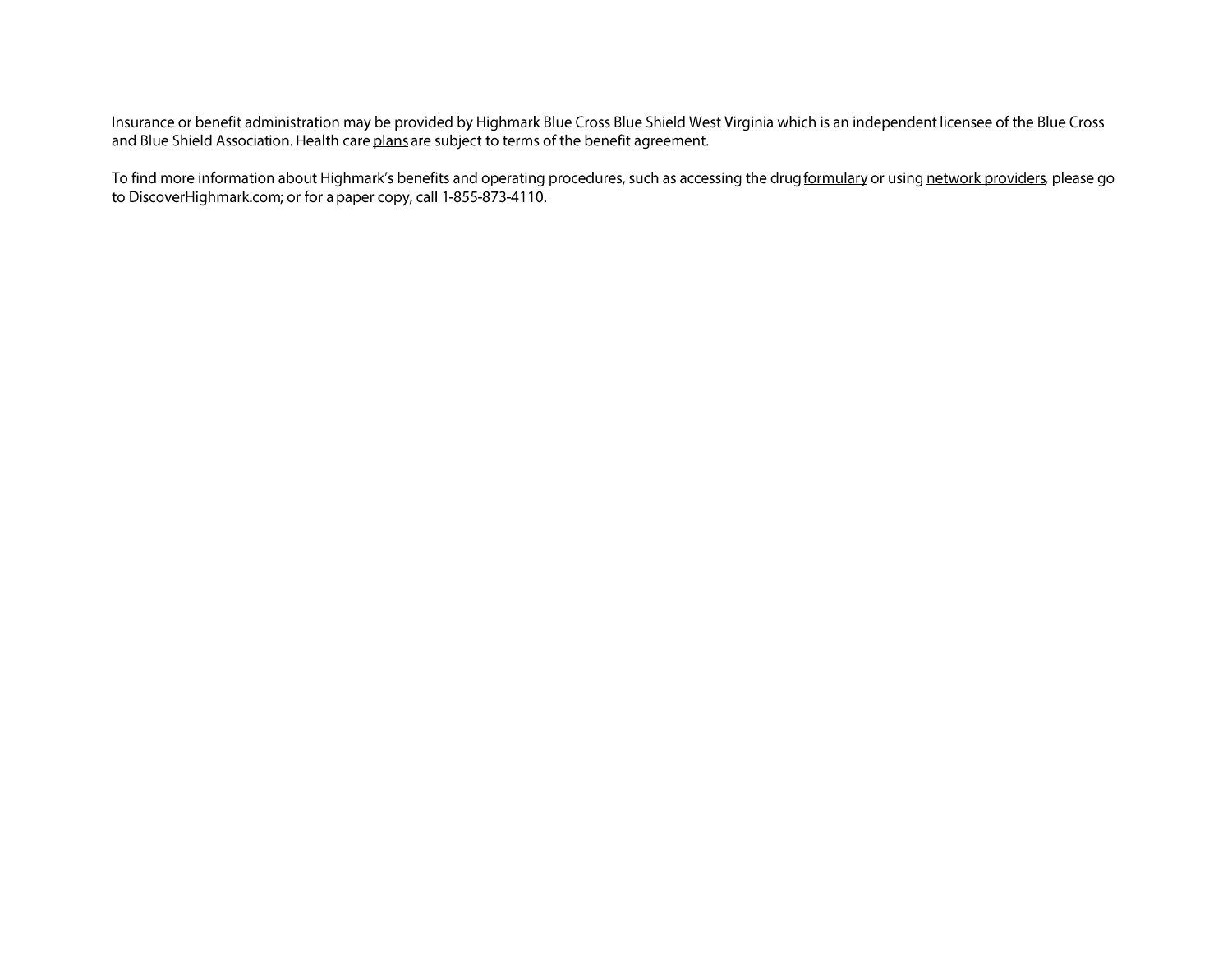#### **Discrimination is Against the Law**

The Claims Administrator/Insurer complies with applicable Federal civil rights laws and does not discriminate on the basis of race, color, national origin, age, disability, or sex. The Claims Administrator/ Insurer does not exclude people or treat them differently because of race, color, national origin, age, disability, or sex. The Claims Administrator/Insurer:

- · Provides free aids and services to people with disabilities to communicate effectively with us, such as:
- Qualified sign language interpreters
- Written information in other formats (large print, audio, accessible electronic formats, other formats)
- Provides free language services to people whose primary language is not English, such as:
- Qualified interpreters
- Information written in other languages

If you need these services, contact the Civil Rights Coordinator.

If you believe that the Claims Administrator/Insurer has failed to provide these services or discriminated in another way on the basis of race, color, national origin, age, disability, or sex, you can file a grievance with: Civil Rights Coordinator, P.O. Box 22492, Pittsburgh, PA 15222, Phone: 1-866-286-8295, TTY: 711, Fax: 412-544-2475, email: CivilRightsCoordinator@highmarkhealth.org. You can file a grievance in person or by mail, fax, or email. If you need help filing a grievance, the Civil Rights Coordinator is available to help you. You can also file a civil rights complaint with the U.S. Department of Health and Human Services, Office for Civil Rights electronically through the Office for Civil Rights Complaint Portal, available at https://ocrportal.hhs.gov/ocr/portal/lobby.jsf, or by mail or phone at:

U.S. Department of Health and Human Services 200 Independence Avenue, SW Room 509F, HHH Building Washington, D.C. 20201 1-800-368-1019, 800-537-7697 (TDD)

Complaint forms are available at http://www.hhs.gov/ocr/office/file/index.html. If you speak English, language assistance services, free of charge, are available to you. Call 1-877-959-2562.

Si usted habla español, servicios de asistencia lingüística, de forma gratuita, están disponibles para usted. Llame al 1-877-959-2562.

如果您说中文,可向您提供免费语言协助服务。 請致電 1-877-959-2562.

Nếu quý vị nói tiếng Việt, chúng tôi cung cấp dịch vụ hỗ trợ ngôn ngữ miễn phí cho quý vị. Xin gọi số 1-877-959-2562.

한국어를 사용하시는 분들을 위해 무료 통역이 제공됩니다. 1-877-959-2562 로 전화.

Kung nagsasalita ka ng Tagalog, may makukuha kang mga libreng serbisyong tulong sa wika. Tumawag sa 1-877-959-2562.

Если вы говорите по-русски, вы можете воспользоваться бесплатными услугами языковой поддержки. Звоните 1-877-959-2562.

U65\_WV\_G\_P\_1Col\_12pt\_blk\_NL